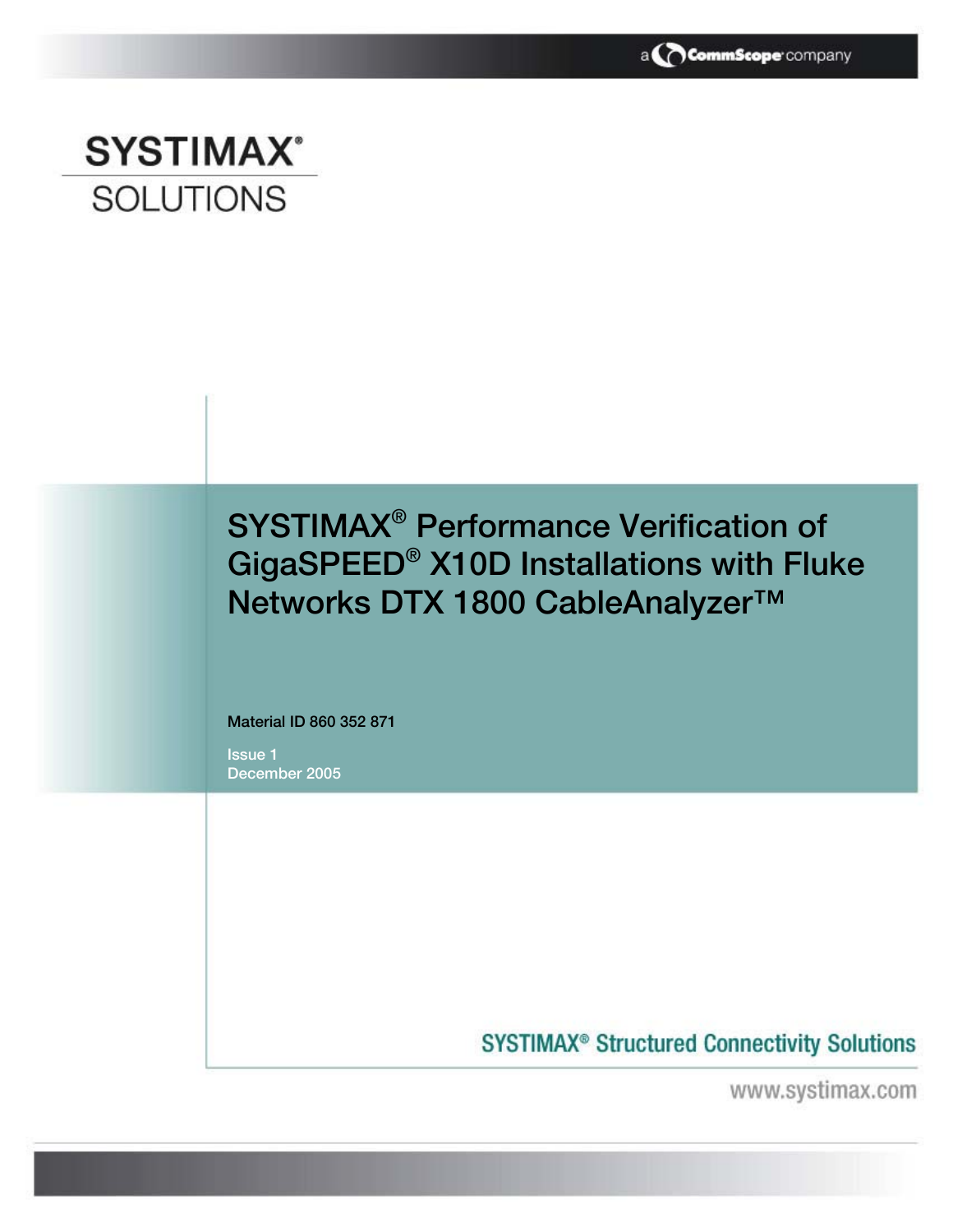#### **© 2005 CommScope, Inc. All rights reserved. Printed in U.S.A.**

**SYSTIMAX** Solutions is a trademark of CommScope. All trademarks identified by ® and ™ are registered trademarks or trademarks, respectively, of CommScope. All other trademarks are the properties of their respective owners.

**LinkWare™** is a trademark of the Fluke Corporation

**DTX 1800 CableAnalyzer™** is a trademark of the Fluke Corporation.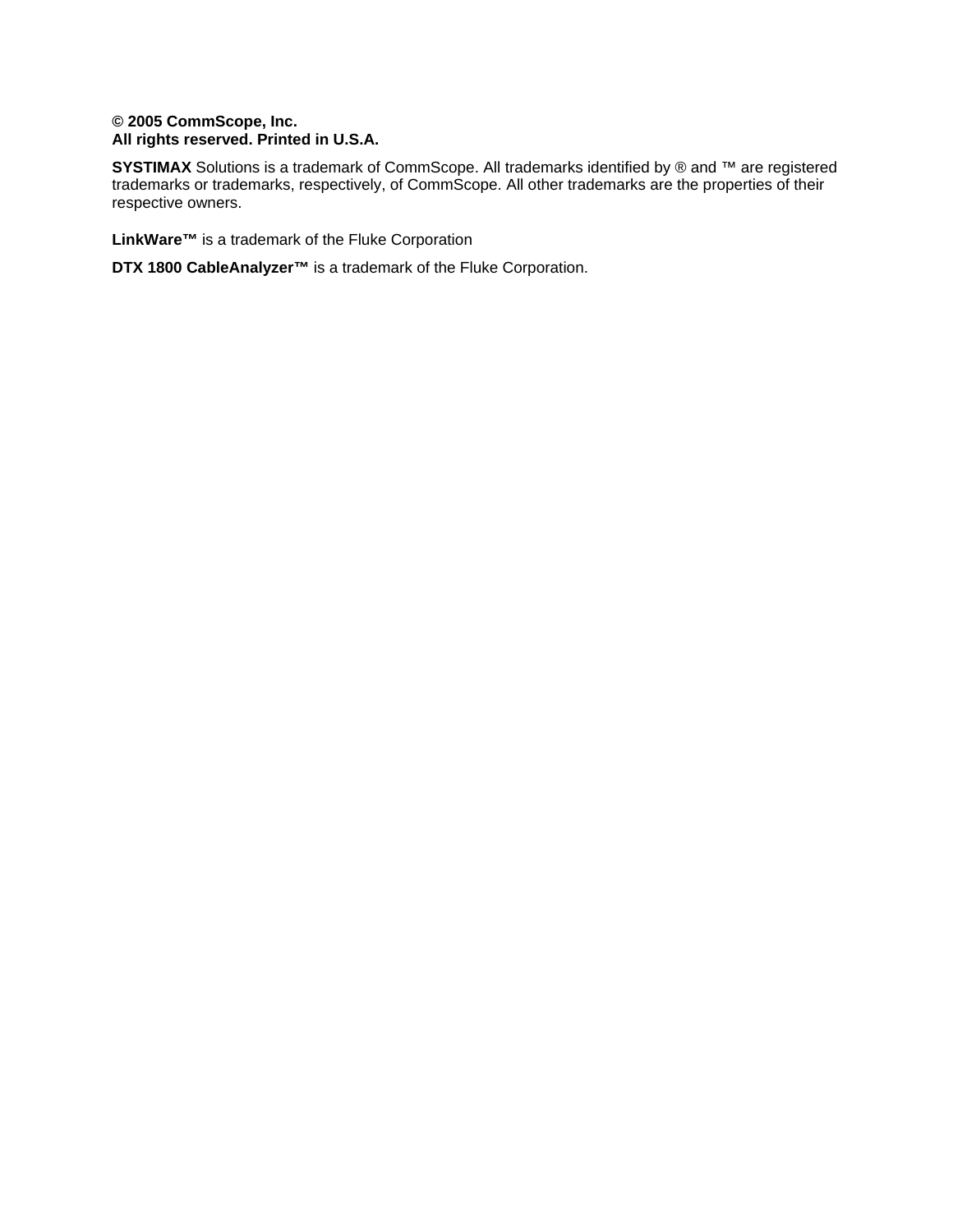# **Overview**

The Fluke Networks **DTX 1800 CableAnalyzer**™ instrument has been qualified by SYSTIMAX**®** Labs for verification of the Guaranteed **GigaSPEED® X10D** Channel Performance as well as Augmented Category 6 Channel and Permanent Link testing to the proposed EIA/TIA Category 6A specifications and the proposed ISO/IEC Class  $E_A$  specifications. This document describes the field testing procedures for SYSTIMAX **GigaSPEED X10D** installations using the Fluke Networks **DTX 1800 CableAnalyzer**. The **GigaSPEED X10D** solution must be designed, installed, and tested by an authorized SYSTIMAX BusinessPartner in accordance with SYSTIMAX Guidelines. The **GigaSPEED X10D** solution components are listed in [Table 1](#page-2-0) below.

<span id="page-2-0"></span>

| Table 1. GigaSPEED X10D Solution Components |  |  |  |  |
|---------------------------------------------|--|--|--|--|
|---------------------------------------------|--|--|--|--|

| GigaSPEED X10D 91 Series Cables       |
|---------------------------------------|
| 24-port UMP Panels                    |
| GigaSPEED X10D MGS500 Modular Outlets |
| GigaSPEED X10D GS10E Patch Cords      |
|                                       |

**Note:** Check **SYSTIMAX X10D** product information and guidelines for updates that may be available.

# **GigaSPEED X10D Guaranteed Channel Performance**

Registered **GigaSPEED X10D** installations in conformance with the relevant SYSTIMAX SCS guidelines are covered by the SYSTIMAX SCS 20 Year Assurance Program, with a **GigaSPEED X10D** Minimum Channel Performance Guarantee up to 500 MHz.

The **GigaSPEED X10D** Minimum Channel Performance Guarantee exceeds the Category 6 channel specifications in TIA/EIA-568B.2-1 and the Class E channel specifications in the ISO/IEC 11801 2nd Ed. (2002) by significant margins, and also exceeds the proposed Category 6A specifications in the Draft Amendment 10 to TIA/EIA-568B.2 and the proposed Class  $E_A$  specifications for Amendment 1.1 to ISO/IEC 11801 on a swept frequency basis, as outlined in "*SYSTIMAX GigaSPEED X10D Solution Channel Performance Specifications*".

All parameters comply with the governing equations given in the SYSTIMAX SCS memorandum entitled "*SYSTIMAX GigaSPEED X10D Solution Channel Performance Specifications* " over the entire frequency range.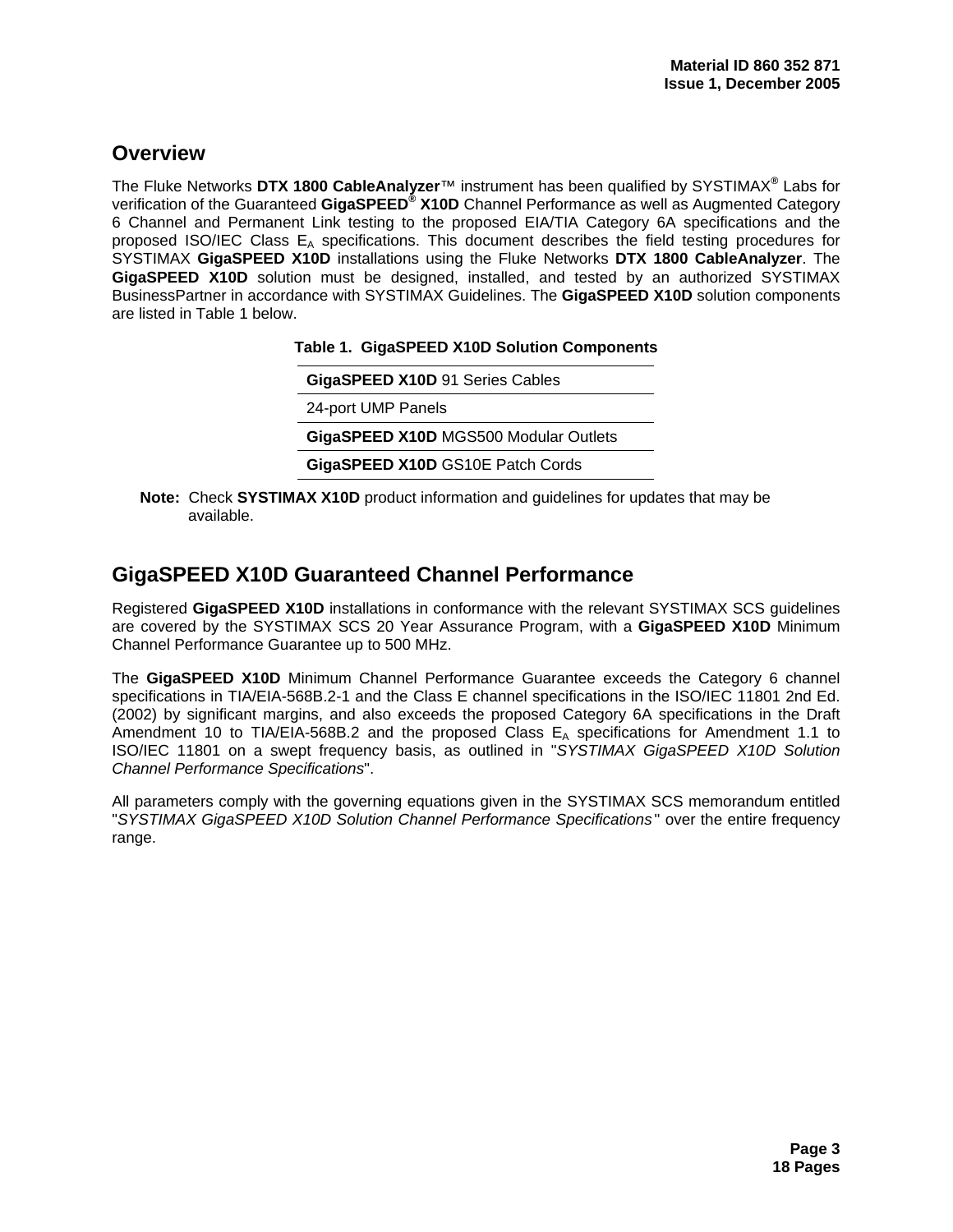# **Fluke Networks DTX 1800 CableAnalyzer**

The **DTX 1800 CableAnalyzer** has a graphical display screen with front panel controls for easily controlling and viewing measurements. The Rotary Switch has SETUP, SINGLE TEST, and AUTOTEST positions to select the main operating modes. TEST and SAVE buttons support quick repetitive testing. On each test completion, the results are displayed, and scrolling and ENTER allow for detailed viewing. SAVE will auto-increment the test name, but name alterations can be made through scrolling, ENTER, and the flexible HOT KEYS.



**Figure 1. DTX 1800 CableAnalyzer** 

# **Installation Test Configurations**

The first step in certifying a cabling installation is checking the design documentation and inspecting the site for compliance and completion. Testing should be based on assurance that the site will not be altered at a later date without retesting. The Cabling standards define the following test configurations for installed cabling:

- **Channel configuration** This includes all the cabling elements necessary to interconnect networking equipment. The Channel includes the work area cords, equipment cords and crossconnects that make up the end-to-end cabling system. Therefore, channel performance determines the overall quality of the communications and provides a true indication of end-to-end cabling system performance. All networking equipment should be designed for end-to-end channel performance.
- **Permanent Link configuration** This only includes the "somewhat permanently" installed cabling from the Telecom Room (Floor Distributor) to the Work Area outlet, and may include a Consolidation Point.

**SYSTIMAX** Labs has qualified both Permanent Link and Channel testing. Permanent Link tests are most commonly performed by installers to verify proper cable installation and terminations. Channel tests are typically performed with the cords that are in place for each channel that is made ready to support networking equipment.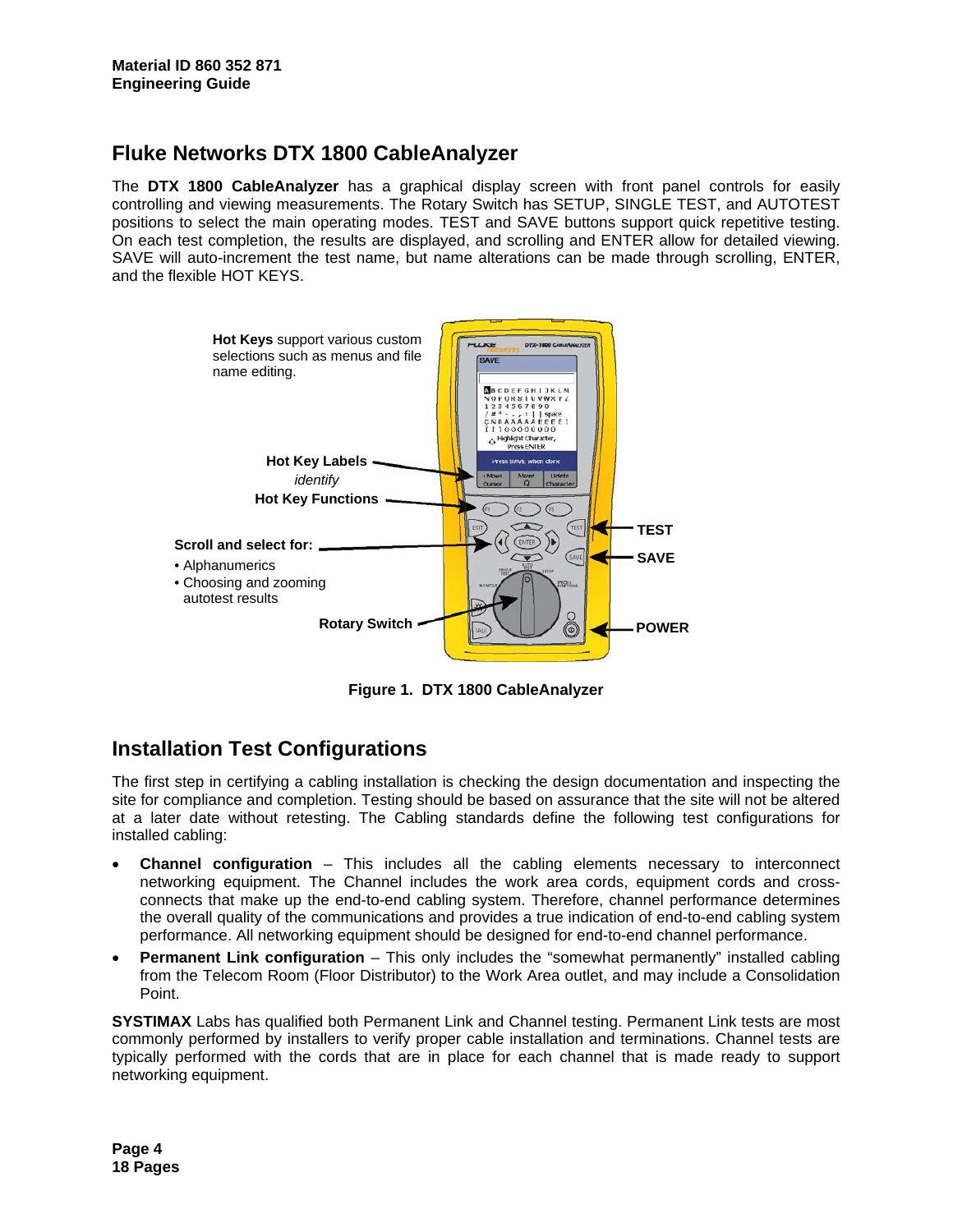# **Channel Configuration**

The Channel configuration is intended to be used by system designers, installers, and users of data telecommunications systems to verify the end-to-end performance of cabling systems. A complete Channel includes the work area cords, equipment cords and cross-connects that make up the end-to-end cabling system. The elements of the common channel definition found in TIA-568B, and ISO/IEC 11801 2nd Ed. are shown in [Figure 2](#page-4-0) below.

Check with current **SYSTIMAX** product literature and design guidelines for proper cords, cables, and connectors and for suitable design solutions.



<span id="page-4-0"></span>**Figure 2. Channel configuration** 

- 
- 
- 
- **D** Zone extension cord
- **E** Work area cord
- **Cables and cords Connecting hardware**
- **A** Equipment cord **TO** Telecommunications outlet
- **B** Cross-connect cord **CP** Consolidation point connector
- **C** Horizontal cabling **C1**, **C2** Cross-connect

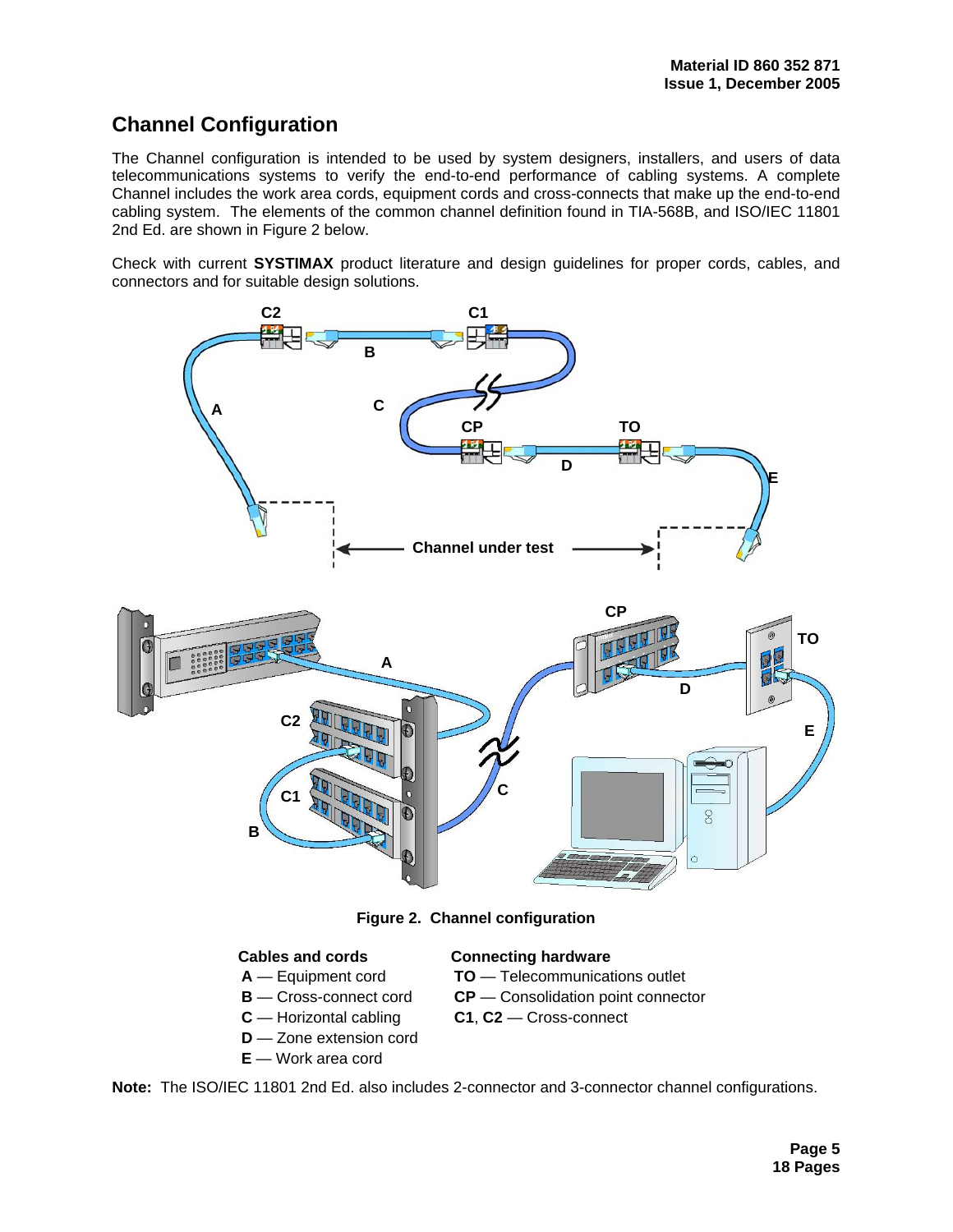# **Permanent Link Configuration**

The Permanent Link configuration is intended to be used by installers, and users of data telecommunications systems to verify the performance of cabling installed between the Telecommunications Room and the Work Area outlet. The Permanent Link configuration may include a Consolidation Point but does not include the Work Area cords, equipment cords, or cross-connects that make up the end-to-end cabling system. The elements of a common Permanent Link definition found in TIA-568B and ISO/IEC 11801 2nd Ed. are shown in [Figure 3](#page-5-0) below.

**Note:** While there is general agreement regarding the Category 6A/Class E<sub>A</sub> channel performance specifications (with minor discrepancies between ISO/IEC and TIA limits), the Permanent Link limits to be applied to to Category 6A are currently under discussion, and the Permanent Link limits for class  $E_A$  are not included in the proposed Amendment 1.1. Permanent Link limits for Class  $E_A$  are the subject of further study for inclusion in Amendment 1.2.



<span id="page-5-0"></span>

#### **Cables and cords Connecting hardware**

- 
- 
- **C** Horizontal cabling **TO** Telecommunications outlet
- **D** Zone extension cord **CP** Consolidation point connector
	- **C1** Interconnect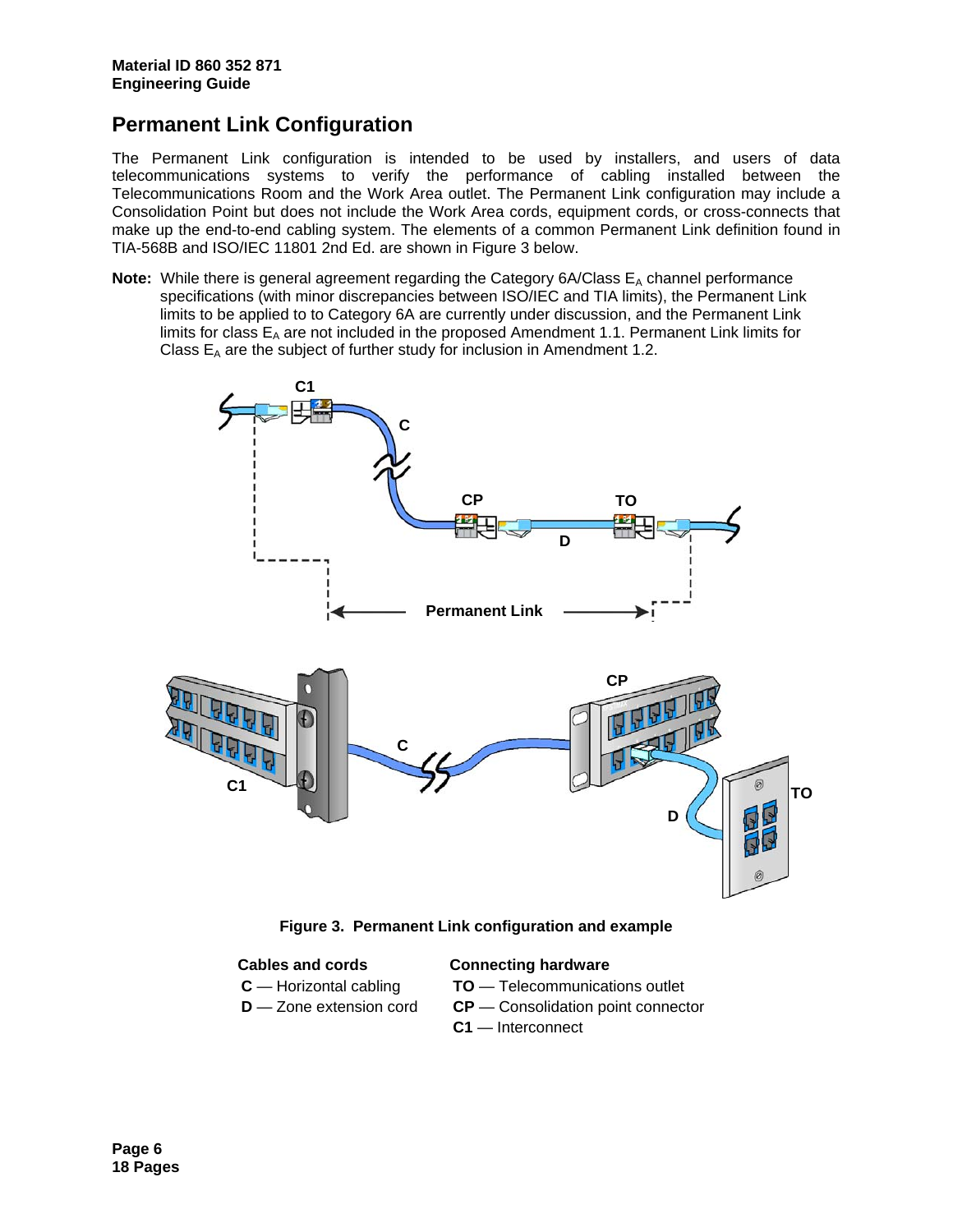# **Field Testing of GigaSPEED X10D Installations with the Fluke Networks DTX 1800 CableAnalyzer**

The **DTX 1800 CableAnalyzer** is designed to verify Category 6A Channels and Permanent Links. The combination of main and remote units provide complete test results from both ends. Additionally, building backbone channels and data center channels may also be tested according to these guidelines. In order to perform accurate testing, it is important to follow the steps outlined below:

- **Step 1.** Verify that the latest Firmware is installed in the DTX CableAnalyzer.
- **Step 2.** Select the correct Test Interface Adapters (used for the Calibration as well as for testing).
- **Step 3.** Calibrate according to the recommendations from Fluke Networks (outlined below).
- **Step 4.** Select and verify the correct NVP, select the correct Autotest for the configuration to be tested.
- **Step 5.**  Test, check, and save the result.

## **Step 1. DTX 1800 CableAnalyzer Software and Firmware**

Make sure the Firmware in the **DTX 1800 CableAnalyzer** is up-to-date. Firmware can be updated through a PC running Fluke Networks **Linkware™** test management software The most recent versions of Firmware can be checked and downloaded from the Fluke Networks web site at [http://www.flukenetworks.com](http://www.flukenetworks.com/) .

**Note:** Make sure the latest version of **LinkWare**™ is also used.

#### **To update the DTX 1800 CableAnalyzer firmware:**

- 1. Connect the **DTX 1800 CableAnalyzer** with either the Serial cable or the USB cable provided.
- 2. Run Linkware.
- 3. Select "Utilities / DTX Utilities / Software Update" from the menu.
- 4. Find and select the downloaded Firmware, and wait until completed.
- 5. Repeat this for the **Smart Remote DTX 1800 CableAnalyzer**.



### **Figure 4. Updating the Fluke DTX 1800 CableAnalyzer Firmware**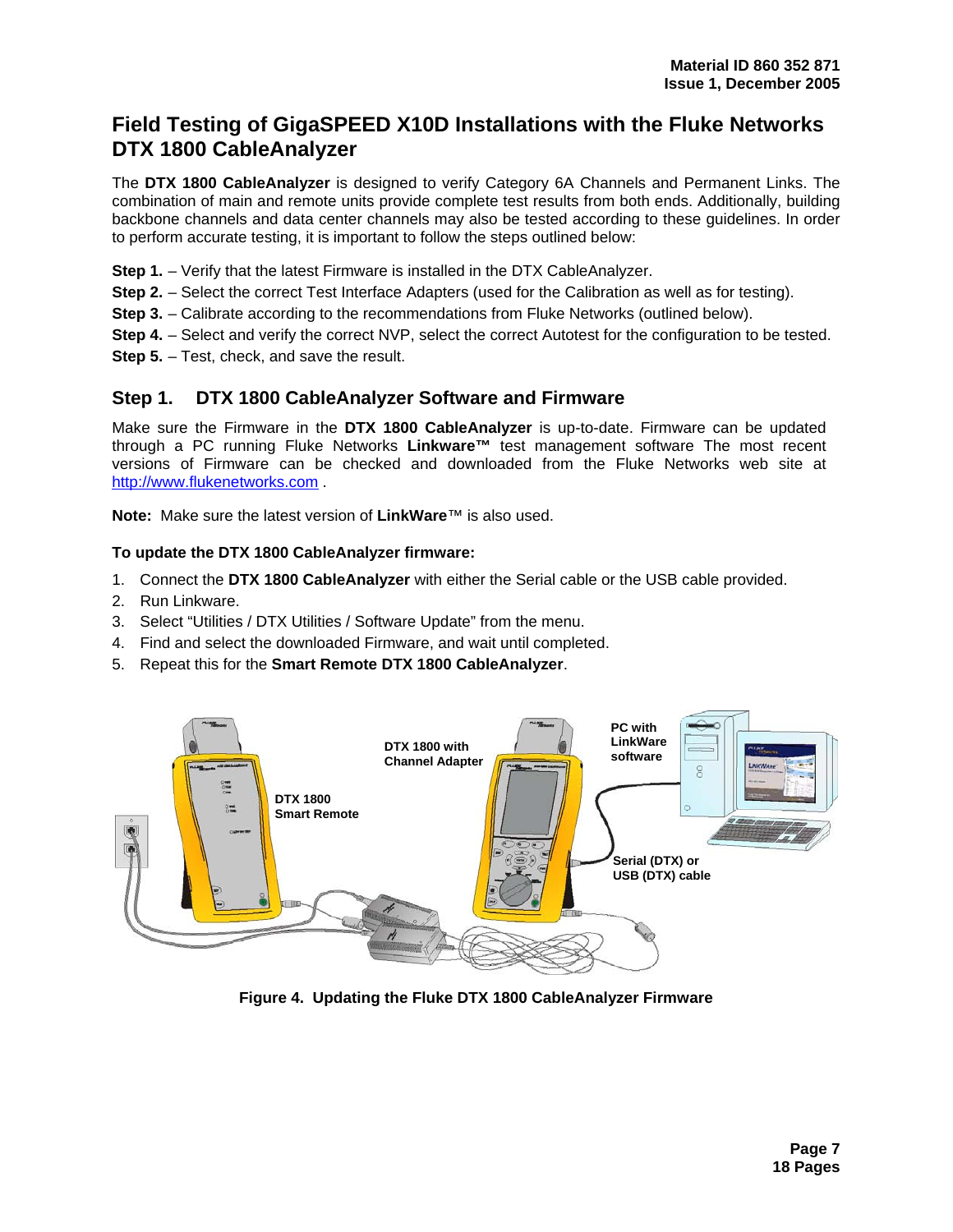# **Step 2. DTX 1800 CableAnalyzer Test Interface Adapters**

The **DTX 1800 CableAnalyzer** is shipped with a set of two Cat 6 / Class E Channel Adapters (DTX-CHA001S) and two Permanent Link Adapters (DTX-PLA001S).

- Each Channel Adapter has an "RJ45" interface for connecting to the channel under test, see [Figure 5.](#page-7-0)
- Each Permanent Link Adapter has a Personality Module (PM06) with modular plugs for connecting to the Permanent Link under test, see [Figure 6.](#page-7-1)
- Check that the precision connector is free of debris. • Push straight into the DTX until the side latches engage. ాల్  $\mathbb{C}\mathbb{B}$ d **DTX-CHA001S Channel Adapter Figure 5. DTX 1800 Channel Adapters**  • Avoid tight flexing • Avoid twisting • Store with wide loops in the case • Avoid crushing or **DTX-PLA001S a** kinking in the case **Permanent Link Adapter Personality Module (DSP-PM06)**

<span id="page-7-0"></span>**Cabling port**

<span id="page-7-1"></span>

• Finger tighten

**DSP-PM06**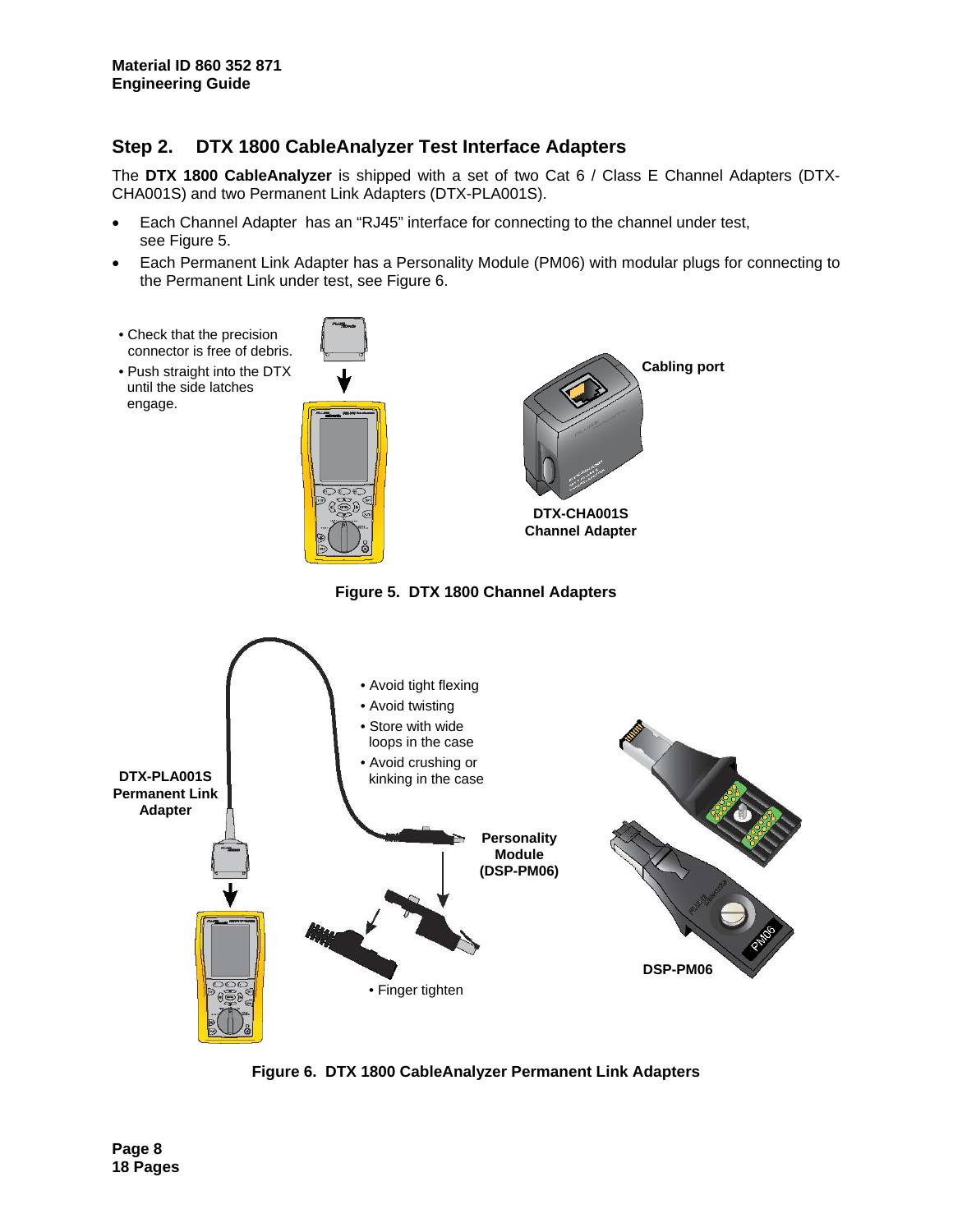# **Step 3A. Field Calibration**

There is a Field Calibration in addition to a Factory Calibration. Fluke Networks recommends a Factory Calibration every twelve months, and a Field Calibration every 30 days. The Field Calibration relies on the Test Interface Adapters.

The primary calibration is to ensure that the Main and Smart Remote are operating at the same signal levels. This calibration sets a baseline for insertion loss, ELFEXT and DC resistance measurements. This is performed using the Permanent Link adapter with the PM06 Personality module and a channel adapter as shown in [Figure 7.](#page-8-0)

This procedure will be automatically required when the main tester is used with a different Smart Remote. A tester can be referenced to two different Smart Remotes.

**Note:** Reference Setting should be done every 30 days to ensure maximum accuracy of test results.

**Note:** The Main and Smart Remote DTX must be turned on for 1 minute before Reference Setting.

#### **To set the reference:**

- 1. Attach a Permanent Link Adapter with the PM06 to the Main and connect the PM06 to a Channel adapter on the Remote. This will work for either Adapter of each type, but does not need to be done for each.
- 2. Turn the rotary switch on the Main Unit to SPECIAL FUNCTIONS.
- 3. Select Set Reference.
- 4. Press Test.
- 5. Press OK when done.



**Figure 7. Setting the Reference for DTX 1800 CableAnalyzer** 

<span id="page-8-0"></span>**Note:** When performing this calibration, ensure the Permanent Link Adapter cord is in good condition, and not tightly coiled, sharply bent, or otherwise damaged.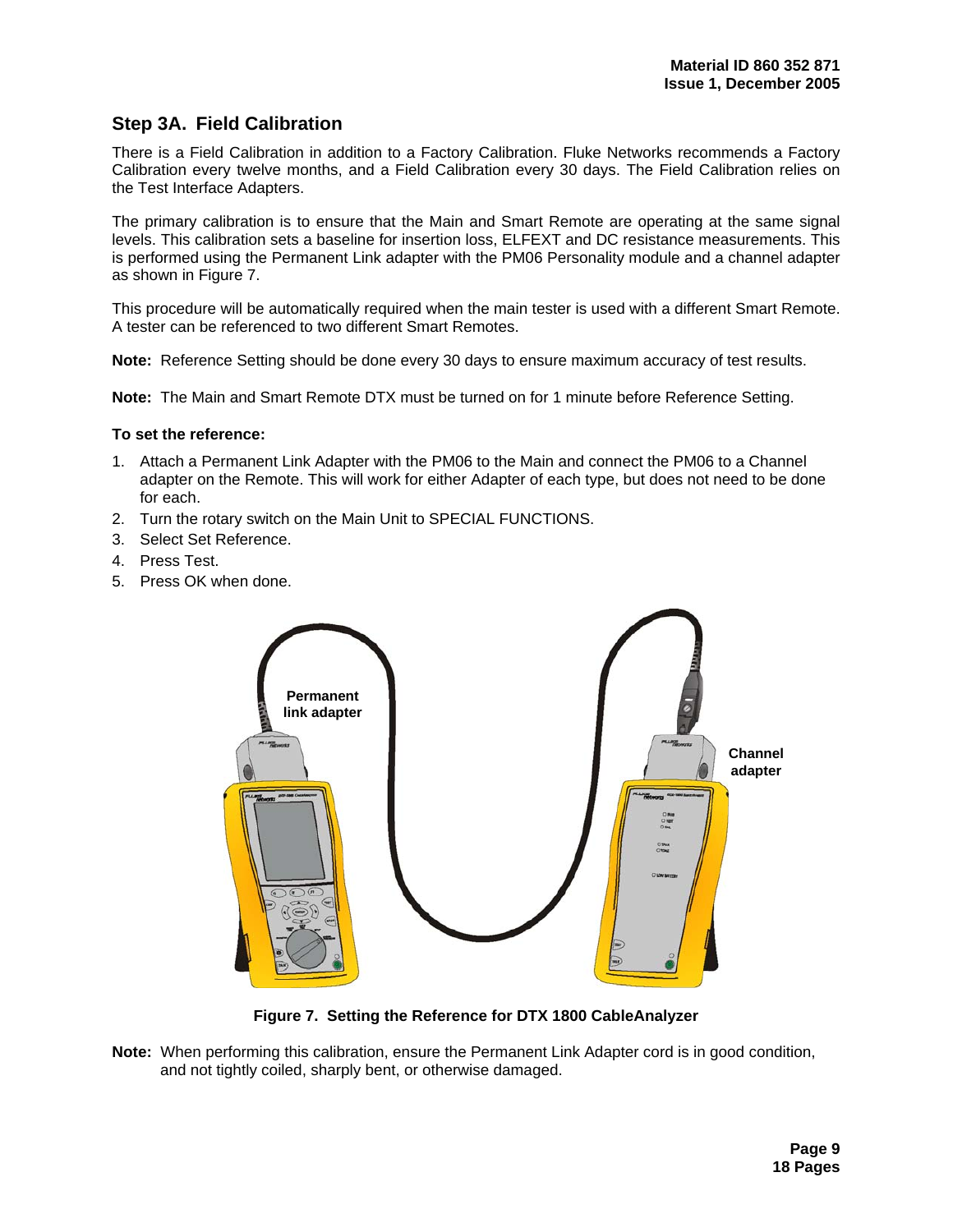# **Step 3B. Quick Check for proper Channel Test Operation**

You can obtain an indication that the **DTX 1800 CableAnalyzer** is performing properly with this simple "quick check". This tests a single GS10E cord as a complete channel, and the result should show high margins.

### **To perform a "quick check":**

- 1. Connect a 3 m GS10E cord to the Channel Adapters on both the Main and Remote(see [Figure 8\)](#page-9-0).
- 2. Turn the rotary switch on the **DTX 1800 CableAnalyzer** to SETUP and select Twisted Pair.

**Note:** NVP and outlet configuration are not important for this check.

3. Select the Test Limit as Augmented Cat 6 Channel (TIA AugCat 6 CH), and then select the Cable Type as Cat 6 UTP.

**Note:** Type and limit names may change as updates are downloaded.

- 4. Turn the rotary switch to AUTOTEST and press TEST.
- 5. Check the results:
	- Insertion Loss should be < 2 dB
	- NEXT margin should be > 12 dB
	- RL margin should be  $> 6$  dB
	- ELFEXT margin should be > 16 dB



<span id="page-9-0"></span>**Figure 8. DTX 1800 CableAnalyzer Self Calibration Quick Check**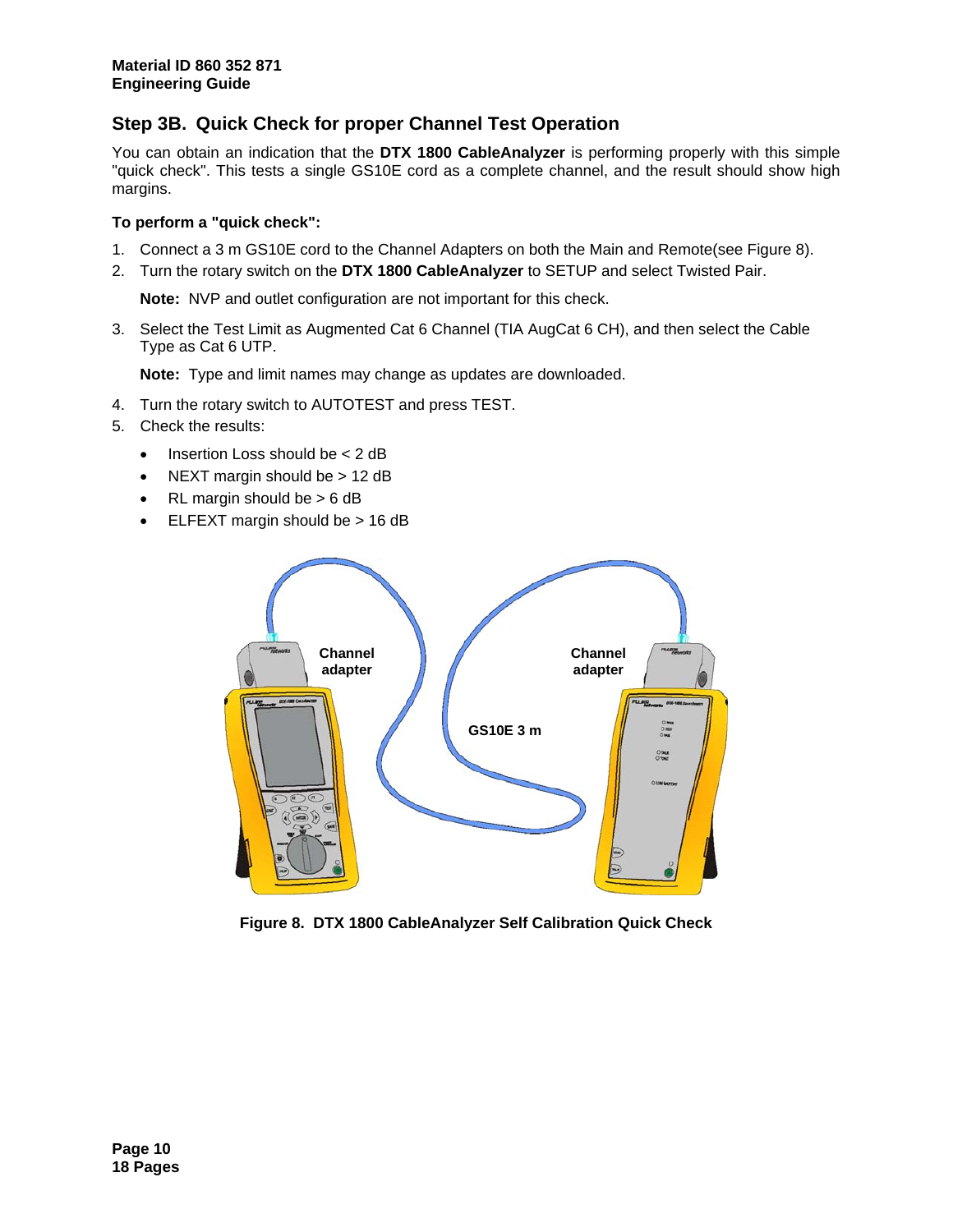# **Step 3C. Permanent Link Adapter Calibration**

This calibration is normally done at the factory. To achieve the best Return Loss accuracy when measuring Permanent Links, the DTX-PLA001 may be field calibrated with the "*DSP-PLCAL Universal Permanent Link Calibration Kit .*" This calibration kit has OPEN, SHORT, and 100Ω LOAD references that are measured to allow the **DTX 1800 CableAnalyzer** to correct Return Loss errors.

**Note:** This calibration is not needed for channel measurements.

**Note:** This calibration kit is not included with the **DTX 1800 CableAnalyzer** and must be ordered separately.

#### **To perform the permanent link adapter calibration:**

- 1. Connect the **DTX 1800 CableAnalyzer** with either the Serial cable or the USB cable provided.
- 2. Run Linkware
- 3. Select "Utilities / DTX Utilities / Permanent Link Cal" from the menu
- 4. The software will prompt the user to connect the Calibration Kit port labeled "OPEN." This is connected in the same way as the DSP PM-06. It should be finger tightened, but make sure it is tight.
- 5. Repeat the calibration measurement for the "SHORT" and LOAD" ports as prompted.
- 6. Continue following the software instructions and do the same calibration for the other DTX-PLA001S Permanent Link Adapter.
- **Note:** DO NOT TOUCH the gold contacts. Skin oil and other contaminants can degrade the gold contacts.



#### **Figure 9. DTX 1800 CableAnalyzer Permanent Link Adapter (DTX-PLA001S) Calibration**

**Note:** When performing this calibration, ensure the Permanent Link Adapter cord is in good condition, and not tightly coiled, sharply bent, or otherwise damaged.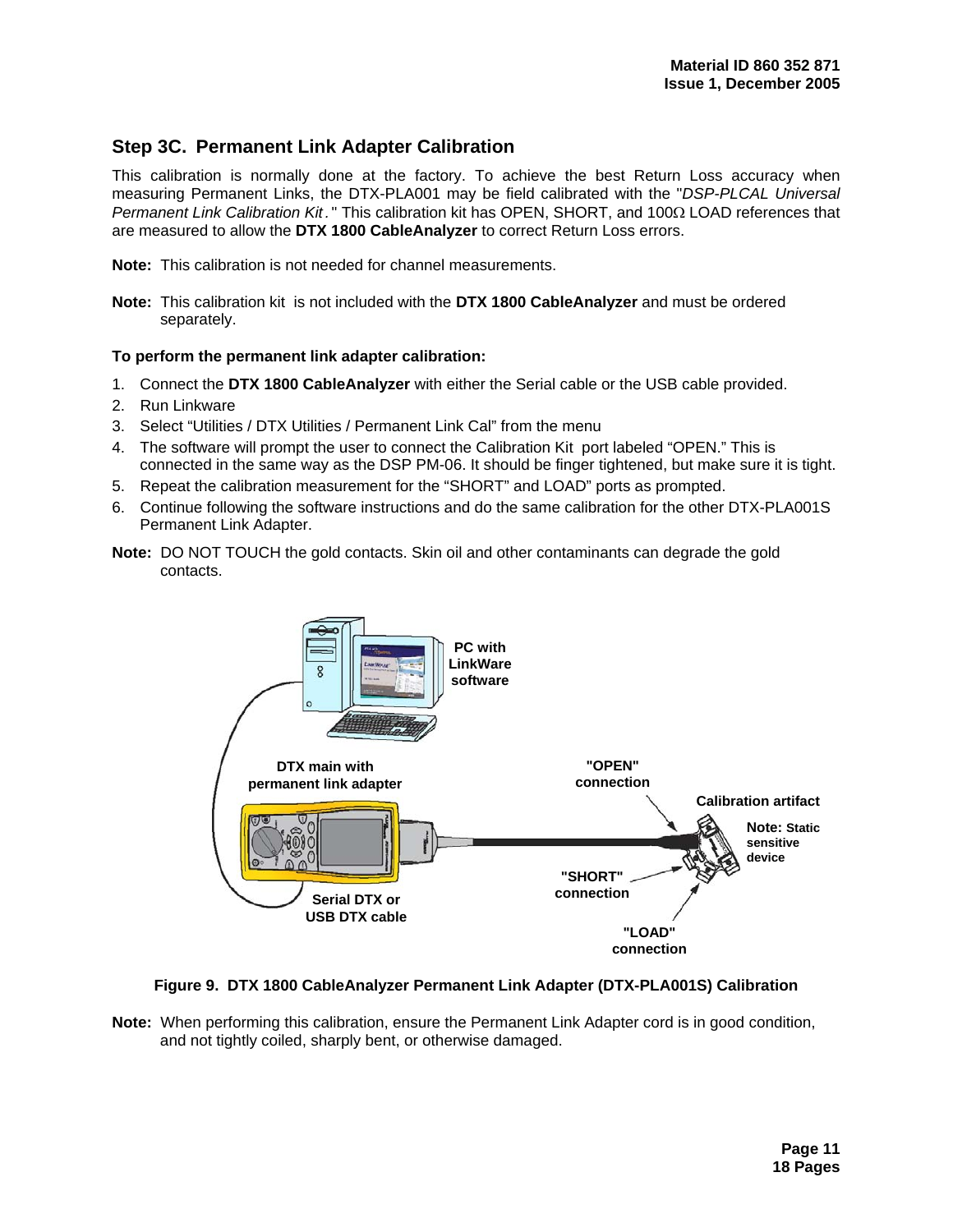# **Step 3D. Quick Check for proper Permanent Link Test Operation**

You can obtain an indication that the **DTX 1800 CableAnalyzer** is performing properly with this simple "quick check". This tests the Calibration Kit as a complete Permanent Link, and the result should show high margins.

#### **To perform a "quick check":**

- 1. Attach the Permanent Link Adapters to both the main and remote DTX CableAnalyzers.
- 2. Remove the DSP-PM06 from each Permanent Link Adapter.
- 3. Connect both Permanent Link Aadapters to the "through" connection in the DSP-PLCAL artifact as shown in [Figure 10.](#page-11-0)
- 4. Turn the rotary switch to SETUP and select Twisted Pair.
- 5. Select the Test Limit as Augmented Cat 6 PL (TIA AugCat 6 PL), and then select the Cable Type as UTP.

**Note:** An alternative Test Limit is an application test called DTX-PL Self-test

- 6. Turn the **DTX 1800 CableAnalyzer** rotary switch to AUTOTEST and press TEST.
- 7. Check the results:
	- Insertion Loss should be  $< 2$  dB
	- NEXT margin should be > 12 dB
	- RL margin should be  $>$  4 dB
	- ELFEXT margin should be > 16 dB



<span id="page-11-0"></span>**Figure 10. DTX-PLA001S Permanent Link Adapter Self Test** 

**Note:** When performing this check, ensure the Permanent Link Adapter cord is in good condition, and not tightly coiled, sharply bent, or otherwise damaged.

# **Step 4. Select and Verify Correct NVP and Autotest**

#### **To begin testing, set up the DTX 1800 CableAnalyzer as follows:**

- 1. Attach the appropriate Test Interface Adapters (Permanent Link or Channel) to both the main and remote DTX CableAnalyzers.
- 2. Turn the rotary switch to SETUP and select Twisted Pair.
	- Scroll to select the Cable Type as Cat 6 UTP or one of the SYSTIMAX 1091/2091/3091 cables, and then select the Test Limit (Augmented Cat 6 PL or Augmented Cat 6 Channel)
	- Scroll to select and verify the correct NVP (66% for 1091 and 3091, and 68% for 2091). NVP can be altered and tested before proceeding.
- 3. Turn the **DTX 1800 CableAnalyzer** rotary switch to AUTOTEST and verify that the correct test type is set.
- **Note:** Setup and test key sequences, test and limit names may change with firmware and standards updates.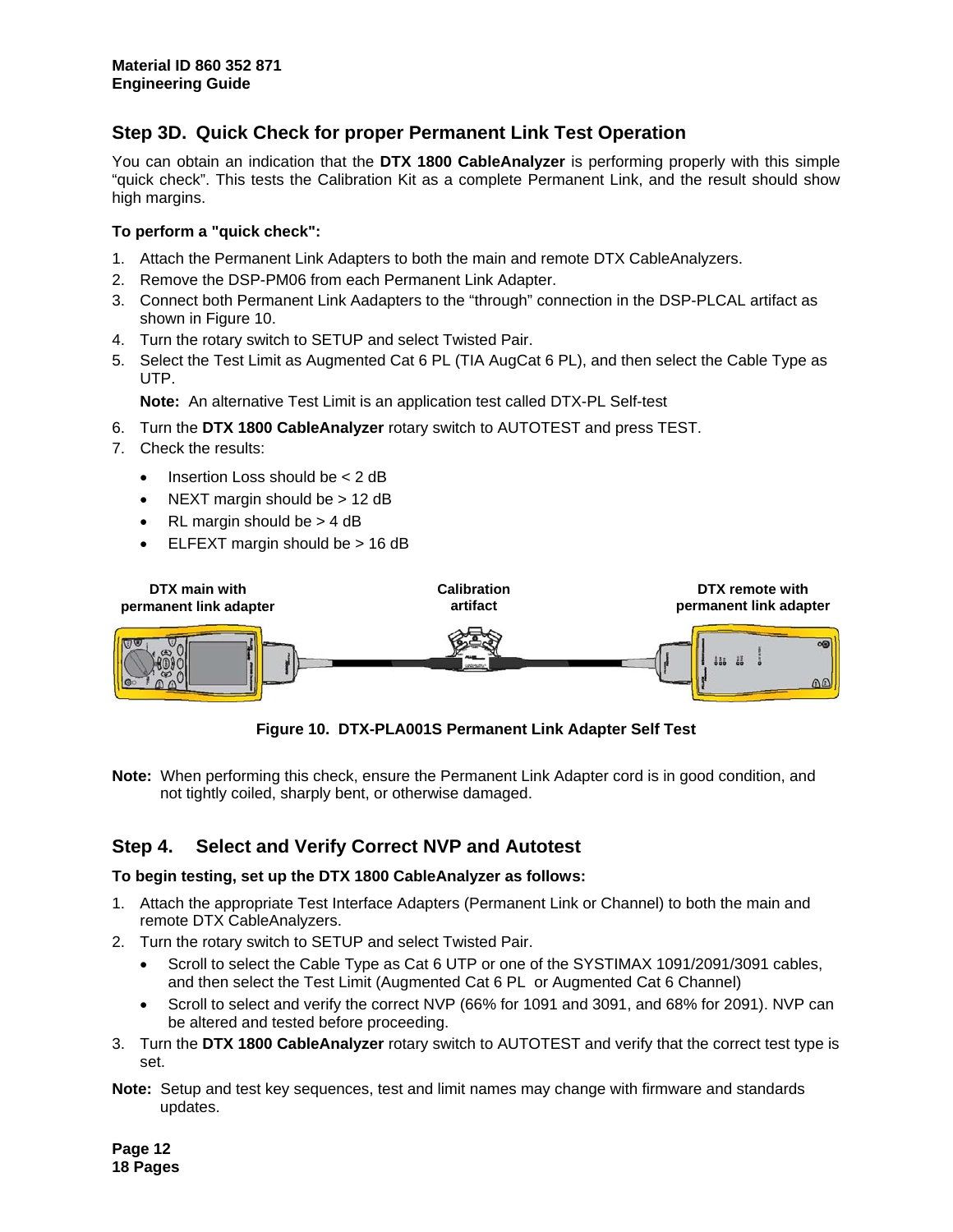# **Step 5A. Testing Permanent Link Performance of GigaSPEED X10D Installations**

Compliance with the Category 6A Permanent Link specifications is demonstrated by achieving PASS results for all autotest parameters.

#### **To test permanent link performance:**

- 1. Set up the DTX CableAnalyzers for Permanent Link testing.
- 2. Connect both Permanent Link Adapters to the **GigaSPEED X10D** Permanent Link.
- 3. Turn the **DTX 1800 CableAnalyzer** rotary switch to AUTOTEST and verify that the correct test type is set.
- 4. Press TEST. When the **DTX 1800 CableAnalyzer** signals completion, check the results and press SAVE.
- **Note:** A Test Record name must be created by scrolling through and selecting alphanumerics. The DTX CableAnalyzer will auto-increment the name on subsequent tests.



**Figure 11. 2-Connector GigaSPEED X10D Permanent Link**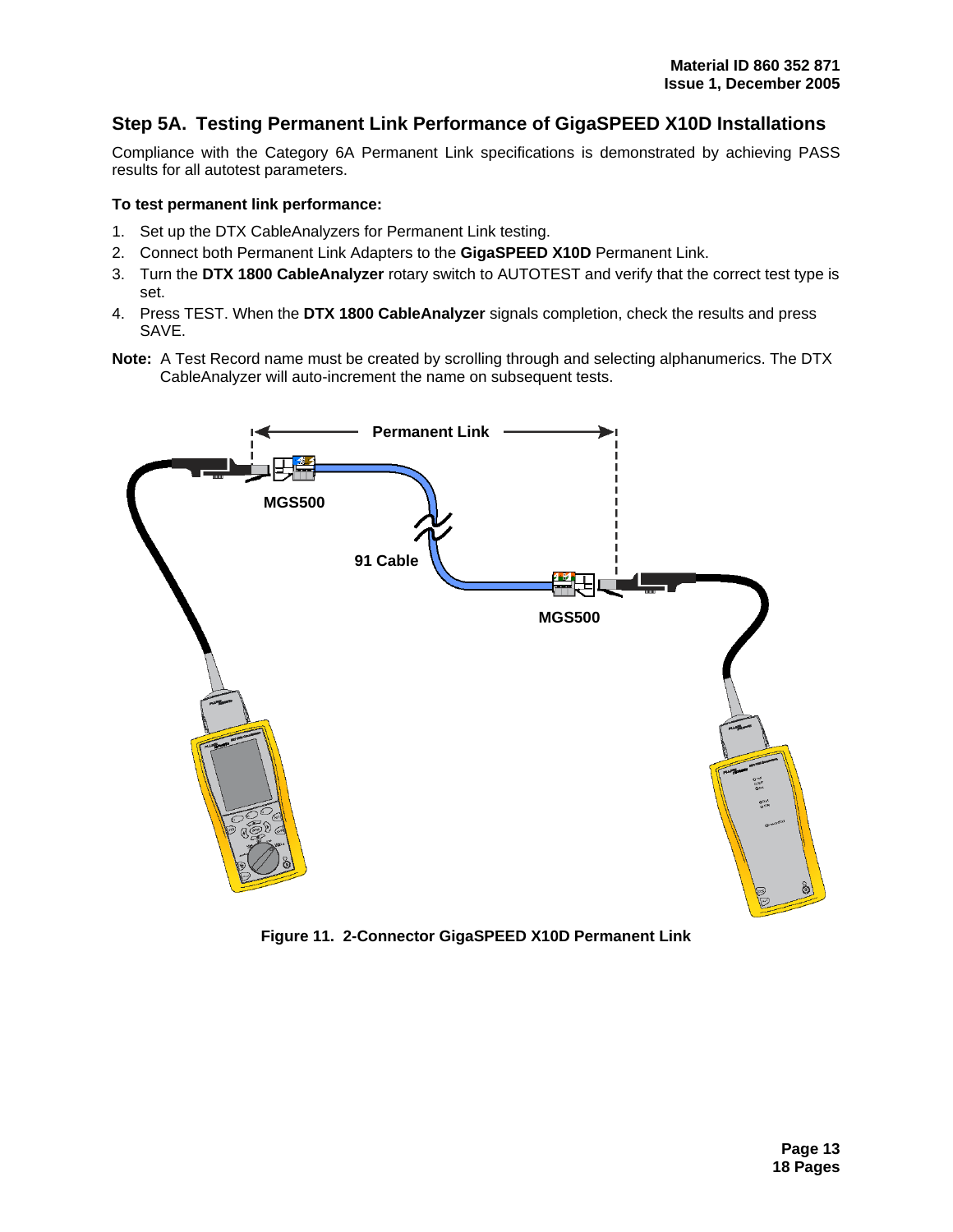

**Figure 12. 3-Connector GigaSPEED X10D Permanent Link** 

# **Step 5B. Testing Channel Performance of GigaSPEED X10D Installations**

Compliance of installed **GigaSPEED X10D** Channels with the Guaranteed **GigaSPEED X10D** Channel Performance margins may be verified once the SYSTIMAX SCS Work Area Cords, Patch Cords and Equipment Cords are installed. Compliance with the guaranteed **GigaSPEED X10D** channel performance specifications is achieved by channel test results that show PASS for all Category 6A requirements and performance margin that is equal to or better than the **GigaSPEED X10D** Guaranteed Channel Margin.

### **To test channel performance:**

- 1. Set up the DTX CableAnalyzers for channel testing.
- 2. Connect both ends of the **GigaSPEED X10D** channel to the main and remote DTX CableAnalyzers.
- 3. Turn the **DTX 1800 CableAnalyzer** rotary switch to AUTOTEST and verify that the correct test type is set.
- 4. Press TEST. When the **DTX 1800 CableAnalyzer** signals completion, check the results and press SAVE.
- **Note:** A Test Record name must be created by scrolling through and selecting alphanumerics. The **DTX 1800 CableAnalyzer** will auto-increment the name on subsequent tests.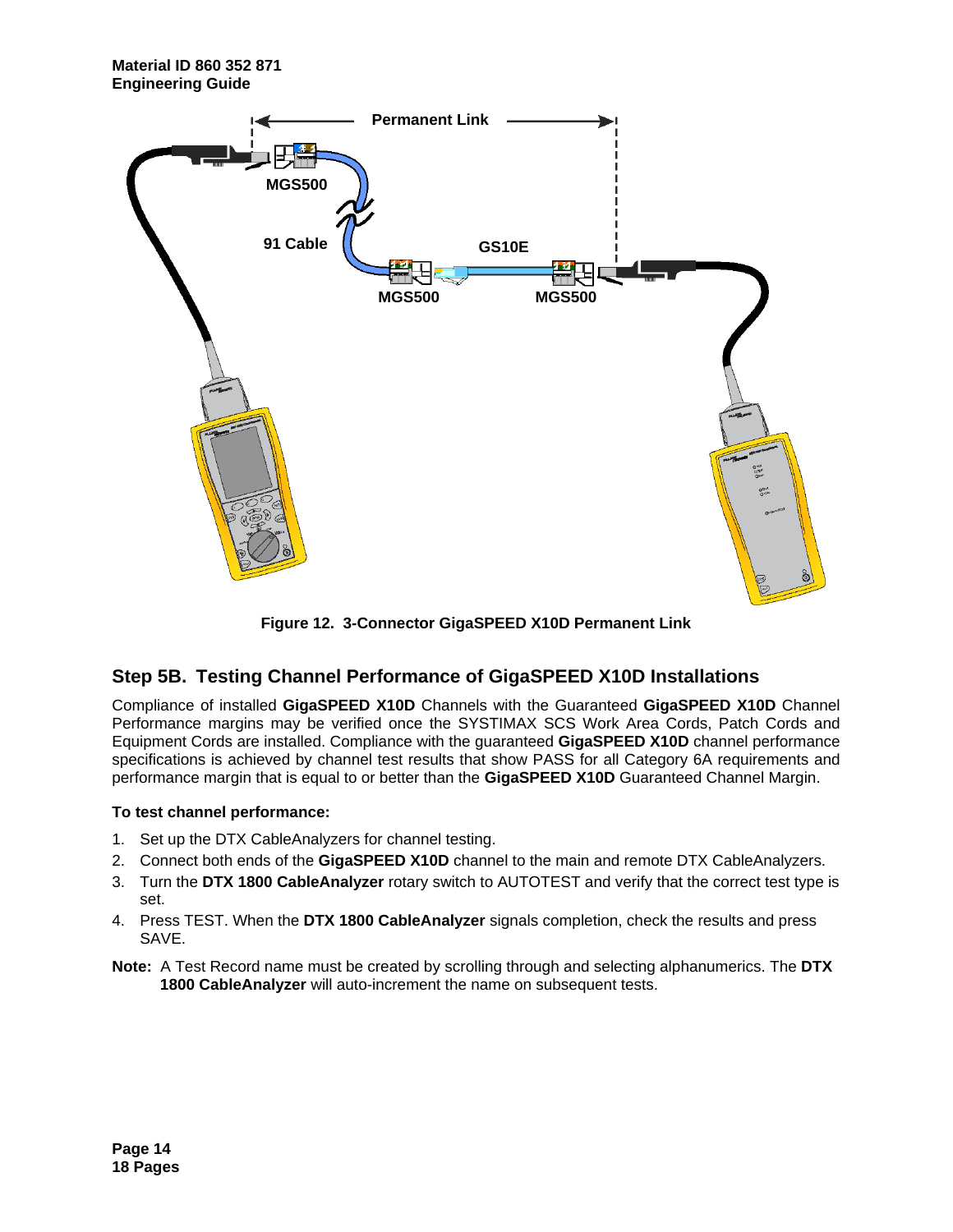





**Figure 14. 3-Connector GigaSPEED X10D Channel with cross-connect**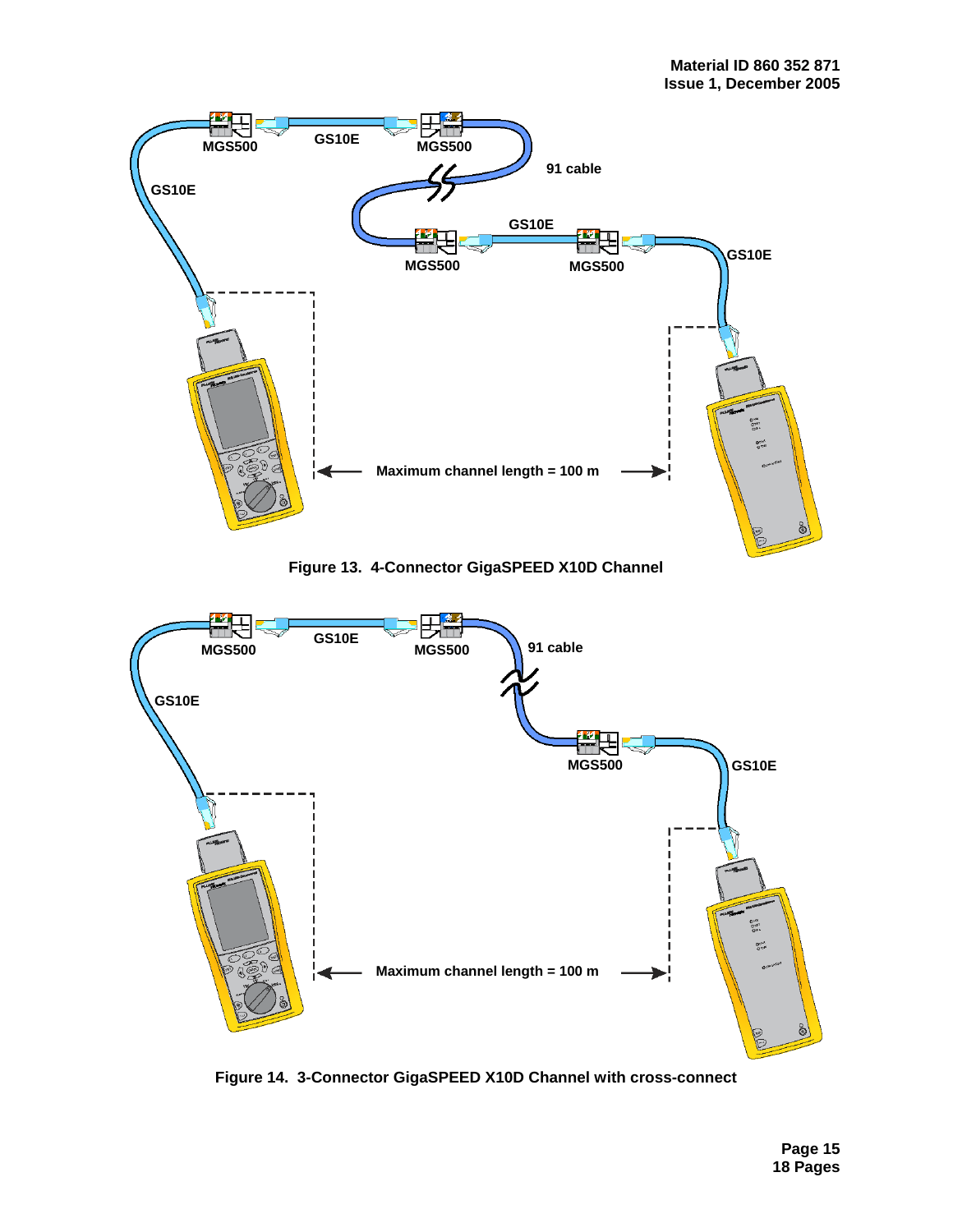**Material ID 860 352 871 Engineering Guide** 



**Figure 15. 3-Connector GigaSPEED X10D Channel with Interconnect and CP** 



**Figure 16. 2-Connector GigaSPEED X10D Channel (Interconnect at FD/TC, no CP)**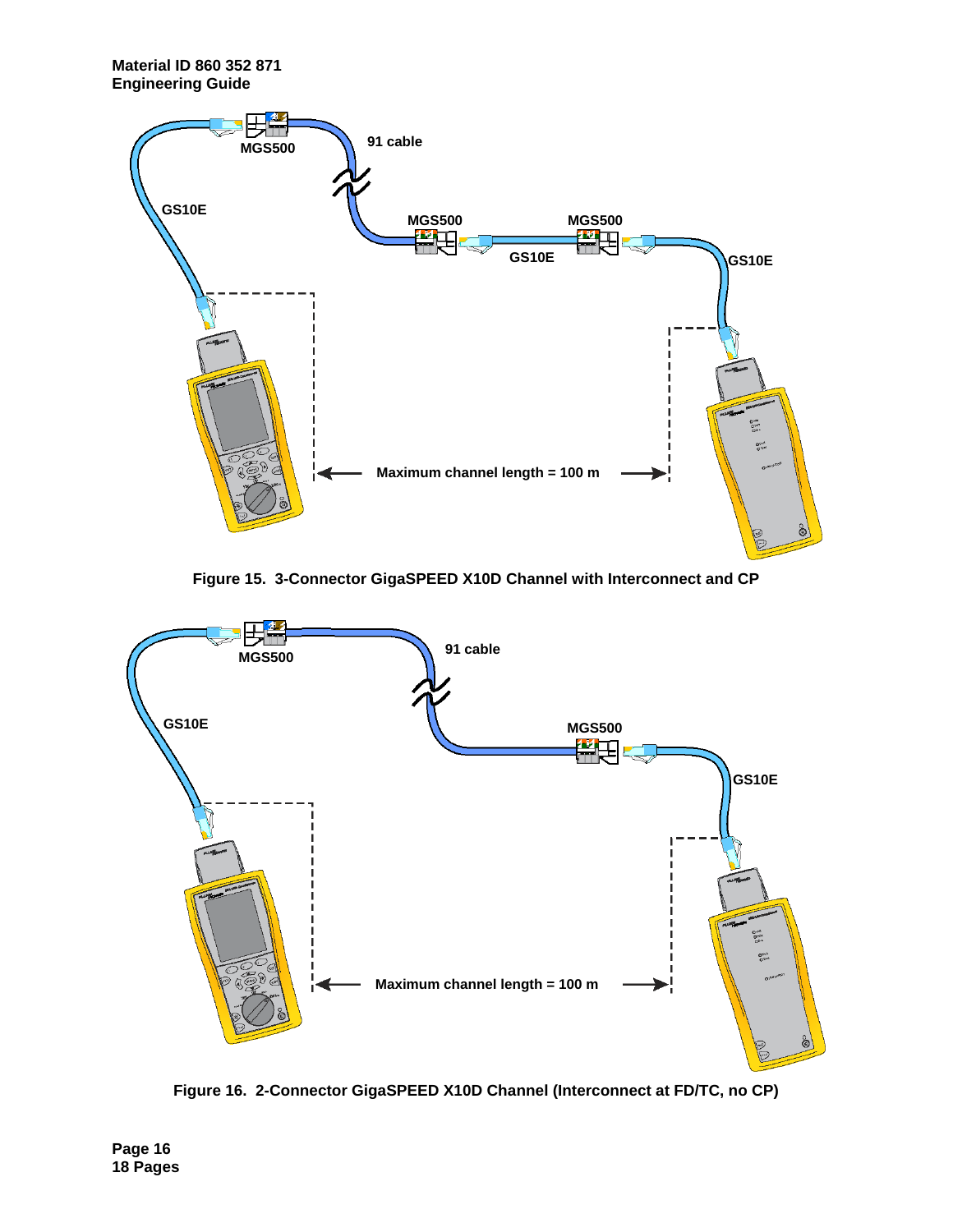# **Uploading Test Results**

### **To upload test results:**

- 1. Connect the **DTX 1800 CableAnalyzer** with either the serial cable or the USB cable provided.
- 2. Run LinkWare.
- 3. Select "File/Import from/DTX CableAnalyzer" from the menu.
- 4. Choose the Autotest results.
- 5. Use various features of LinkWare to view and sort results.
- 6. Select "File/Save As" from the menu.

# **Troubleshooting Links and Channels**

The **DTX 1800 CableAnalyzer** automatically troubleshoots many problems. Some problems require you to manually run and examine diagnostic tests.

Typical problems include the following:

#### • **A Conductor or Pair is Open**

The wiremap problem along with estimated cable distance is displayed. This is typically at a connection, and the open can be easily identified and fixed.

#### • **A Pair's Polarity is Reversed or Pairs are Swapped**

The problem is displayed but there is no way to tell where the error is, so you must check each connection for proper termination.

• **NEXT Fails**

The **DTX 1800 CableAnalyzer** will run an additional measurement, HDTDX. This displays the NEXT as a plot over the distance of the channel. Typically, the largest NEXT contribution shows up at a connection near the failing end and can be fixed with a retermination.

• **Return Loss Fails**

The **DTX 1800 CableAnalyzer** will run an additional measurement, HDTDR. This displays the RL as a plot over the distance of the channel. Typically, the largest RL contribution shows up at a connection and can be fixed with a retermination.

• **Attenuation Fails**

Usually one of the other parameters can help identify the location of the problem. This can also fail if the Link or Channel is too long, or if the wrong test standard is selected.

### • **ELFEXT Fails**

Usually NEXT and HDTDX can help identify the location of the problem.